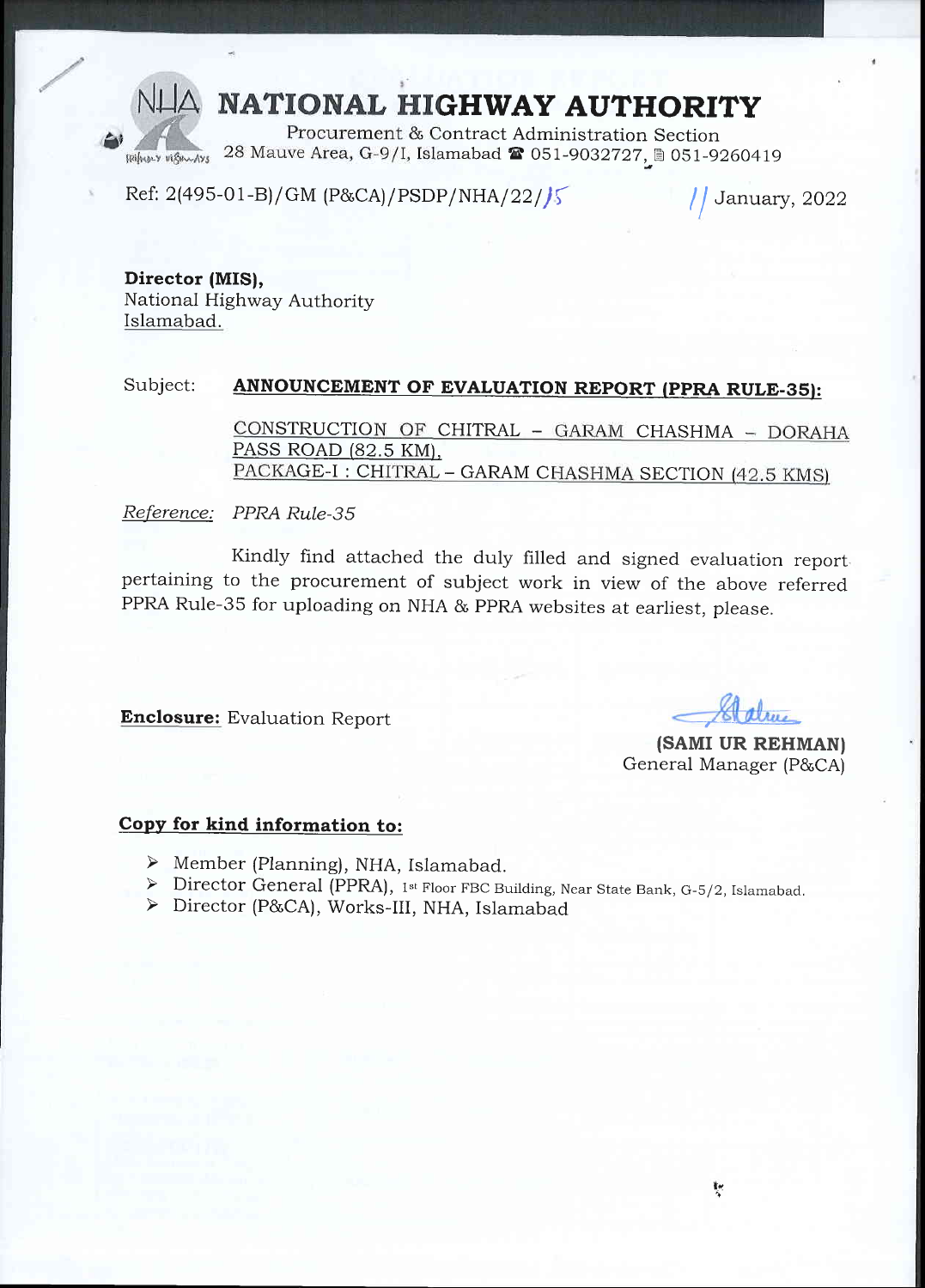# EVALUATION REPORT

(As per Rule 35 of PP Rules, 2004)

|                | <b>Name of Procuring Agency</b> | National Highway Authority<br>$\overline{a}$                              |  |  |  |
|----------------|---------------------------------|---------------------------------------------------------------------------|--|--|--|
| $\overline{2}$ | Method of Procurement           | Single Stage - Two Envelope Procedure                                     |  |  |  |
| 3              | Title of Procurement            | Construction of Chitral - Garam Chashma - Doraha Pass<br>Road" (82.5 KM), |  |  |  |
|                |                                 | Package-I: Chitral - Garam Chashma Section (42.5 KM)                      |  |  |  |
| 4              | Tender Inquiry No.              | $2(495-01-B)$                                                             |  |  |  |
| 5              | PPRA Ref. No. (TSE)             | <b>TS349937E</b>                                                          |  |  |  |
| 6              | Date & Time of Bid Closing      | March 19, 2018 at 1100 hours                                              |  |  |  |
| 7              | Date & Time of Bid Opening      | March 19, 2018 at 1130 hours                                              |  |  |  |
| 8              | No. of Bids received            | Fourteen (14)                                                             |  |  |  |
| 9              | Criteria for Bid Evaluation     | As per Instruction to Bidders (IB) & Bid Data Sheet (BDS)                 |  |  |  |
| 10             | Details of Bid(s) Evaluation    | As mentioned below                                                        |  |  |  |

| Sr.<br>No.     | <b>Name of Bidder</b>                                                                                                                                         | <b>Technical</b> (if<br>applicable) | <b>Bid</b><br>Amount<br>(if)<br>applicable) * | <b>Evaluated</b><br>Cost (Rs) | Rule/Regulation/<br>SBD**/Policy/<br><b>Basis</b> for<br>Rejection/<br>Acceptance as per<br>Rule 35 of PP<br><b>Rules 2004</b> |
|----------------|---------------------------------------------------------------------------------------------------------------------------------------------------------------|-------------------------------------|-----------------------------------------------|-------------------------------|--------------------------------------------------------------------------------------------------------------------------------|
| $\mathbf{1}$   | <b>MATRACON - RMC - SB</b><br>$(\mathbf{JV})$<br>(Joint Venture of<br>M/s Matracon Pakistan (Pvt)<br>Ltd - M/s RMC construction<br>$Co - M/s$ Shah Builders ) | Qualified                           | 2,972,602,707                                 | 2,972,602,706                 | Lowest<br>As per PPRA<br>Rule-36 b (IX)                                                                                        |
| $\overline{2}$ | $NPI - DES (JV)$<br>(Joint Venture of M/s NPI<br>Construction Company -<br>M/s Design Engineering<br>System (Pvt) Ltd)                                        | Qualified                           | 3,342,768,632                                 | 3,342,768,632                 |                                                                                                                                |
| 3              | <b>KNK JV</b><br>(Joint Venture of M/s KNK<br>(Pvt) Ltd. - M/s Saadullah<br>Khan & Brothers)                                                                  | Qualified                           | 3,369,949,466                                 | 3,369,949,545                 |                                                                                                                                |
| $\overline{4}$ | SARCO - UJC (JV)<br>(Joint Venture of<br>M/s Sh. Abbul Razzaq & Co<br>$- M/s$ Umar Jan & Col                                                                  | Qualified                           | 2,983,557,025                                 | 2,983,557,025                 |                                                                                                                                |
| 5              | M/s Metallurgical<br>Cooperation of China Ltd                                                                                                                 | Disqualified                        |                                               |                               | As per PPRA<br>Rule-36 $b(V)$                                                                                                  |
| 6              | SAMBU - TTC (JV)<br>(Joint Venture of M/s<br>Sambu Construction Co<br>Ltd - M/s Techno Time<br>Construction (Pvt) Ltd)                                        | Qualified                           | 3,417,741,515                                 | 3,417,984,639                 |                                                                                                                                |
| $\overline{7}$ | M/s Khattak Allied<br>Construction $Co - M/s$<br>Amanullah Khan & Co)                                                                                         | Qualified                           | 4,050,335,416                                 | 4,060,378,902                 |                                                                                                                                |
| 8              | $M/s$ Zahir Khan &<br>Brothers (ZKB)                                                                                                                          | Qualified                           | 3,860,000,000                                 | 3,860,000,000                 |                                                                                                                                |
| 9              | M/s Frontier Work<br>Organization (FWO)                                                                                                                       | Qualified                           | 3,935,219,361                                 | 3,935,219,361                 |                                                                                                                                |
| 10             | $SMC - ZCC$ (JV)<br>(Joint Venture of<br>M/s Sultan Mehmood &<br>Company - M/s Zarak<br>Construction Company)                                                 | Qualified                           | 3,167,875,224                                 | 3,167,875,224                 | $\frac{1}{2}$                                                                                                                  |



s,

 $\sqrt{ }$